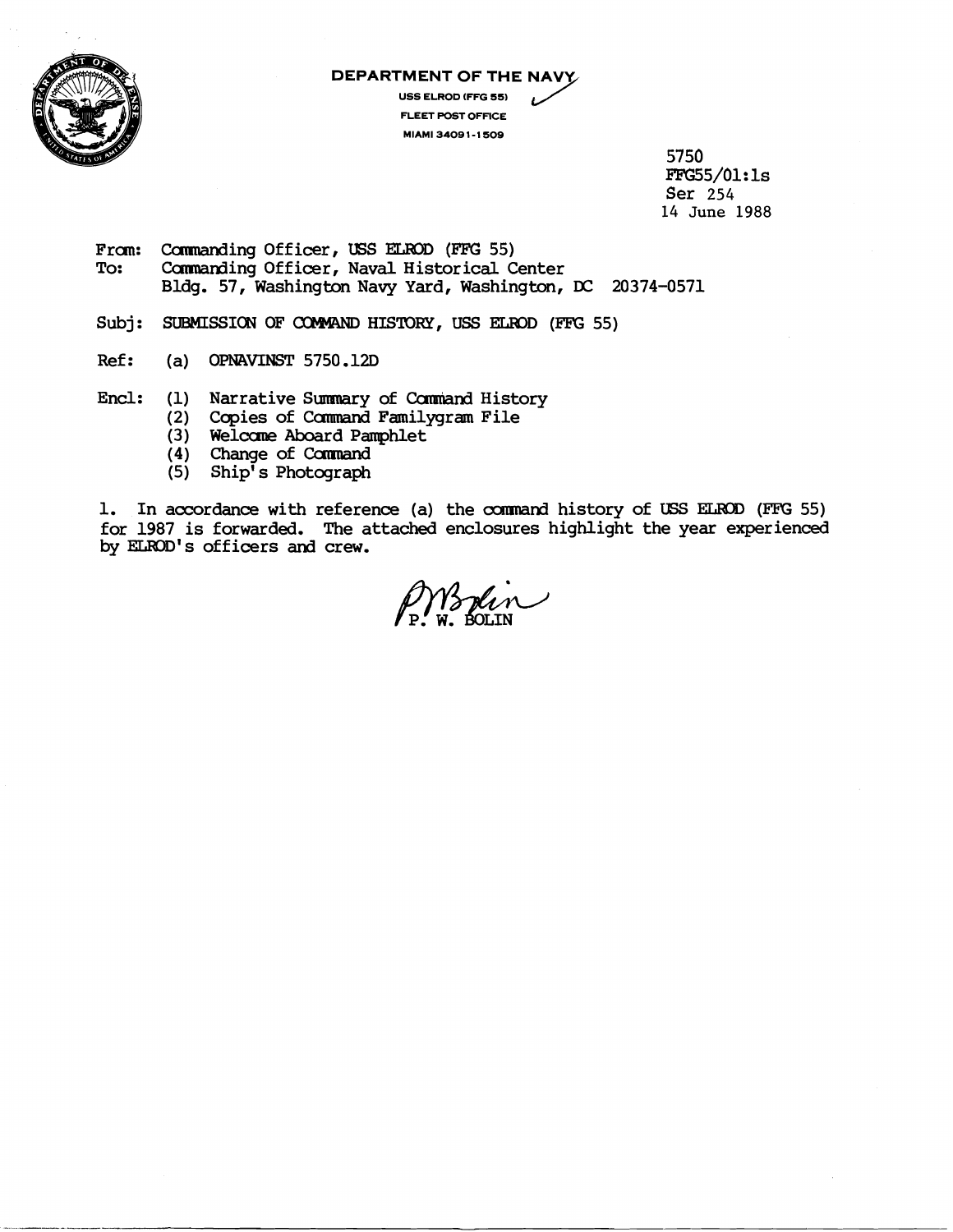## NARRATIVE SUMMARY OF COMMAND HISTORY

The new year found ELROD pierside in her homeport of Charleston, South Carolina. But much of the next two months would be spent underway under the operational control of Commander, Fleet Training Group in Guantarmo Bay, Cuba. On 6 January, EUOD departed Charleston for a short transit to Port Everglades, Florida. The ship arrived on 7 January, mooring at Pier 15. Tours of the ship were given each of the days inport. After three great days in Port Everglades ELROD was underway on the 10th, enroute to the Atlantic Underwater Test Evaluation Center Range off Puerto Rico for three days of ASW operations. Leaving the Andros Island area on the 13th, the ship moored in GuantanamoBay, Cuba on 15 January prepared to start the required refresher training. Daily training at Guantarnno Bay typically began with a low visibility sea detail exercise while transiting out to the operating areas, followed by exercises to train all personnel onboard. General Quarters, man overboard and sets of basic engineering casualty control exercises were daily events. Special exercises included an underway replenishment with **USS**  MERRIMAC on the 26 January and a tow and be towed evolution on 12 February. On 24 February **ELWX)** passed the final battle problem and canpleted a mass conflagration drill, thereby concluding training at Guantanamo Bay. ELROD left Cuba and steamed to Tampa, Florida for what proved to be another great three day port visit.

On 2 March, the ship sailed for Mayport, Florida to embark a propulsion examining board (PEB) team for an Operational Propulsion Plant Examination (OPPE). Enroute to Mayport the ship landed a helicopter from HSL-44, the squadron with which the ship would be making its next deployment. The **OPPE**  certification team came aboard 5 March, intending to conduct its examination during ELROD'S transit fran Mayport to Charleston. The test was cut short, however, due to a casualty to the controllable pitch propeller system. ELROD canpleted the transit to Charleston, repaired the casualty and was underway to begin OPPE certification on 12 March.

After successful campletion of the **OPPE** ELEUB conducted a short leave/upkeep period prior to beginning her first Intermediate Maintenance Availability period with SIMA, Charleston on 14 March. The work done during this availability period included the cleaning and hydrostatic testing of the auxiliary seawater cooling systems in the Main Engine Room, and the opening and inspection of the main reduction gear.

During April **ELROD** continued the availability period. On 29 April a Change of Command ceremony took place. Commander Richard W. Moore was relieved by Camander Phil W. Bolin. Attendees included the Canmander Destroyer Squadron SIX, Captain Giufredda, several Commanding Officers of ships in port as well as many friends and family mernbers. ELROD'S next task was to complete a one day sea trial to operationally test the Engineering Plant followed by a trip up the Cooper River on 1 May to the Naval Weapon Station, Charleston to load exercise missiles.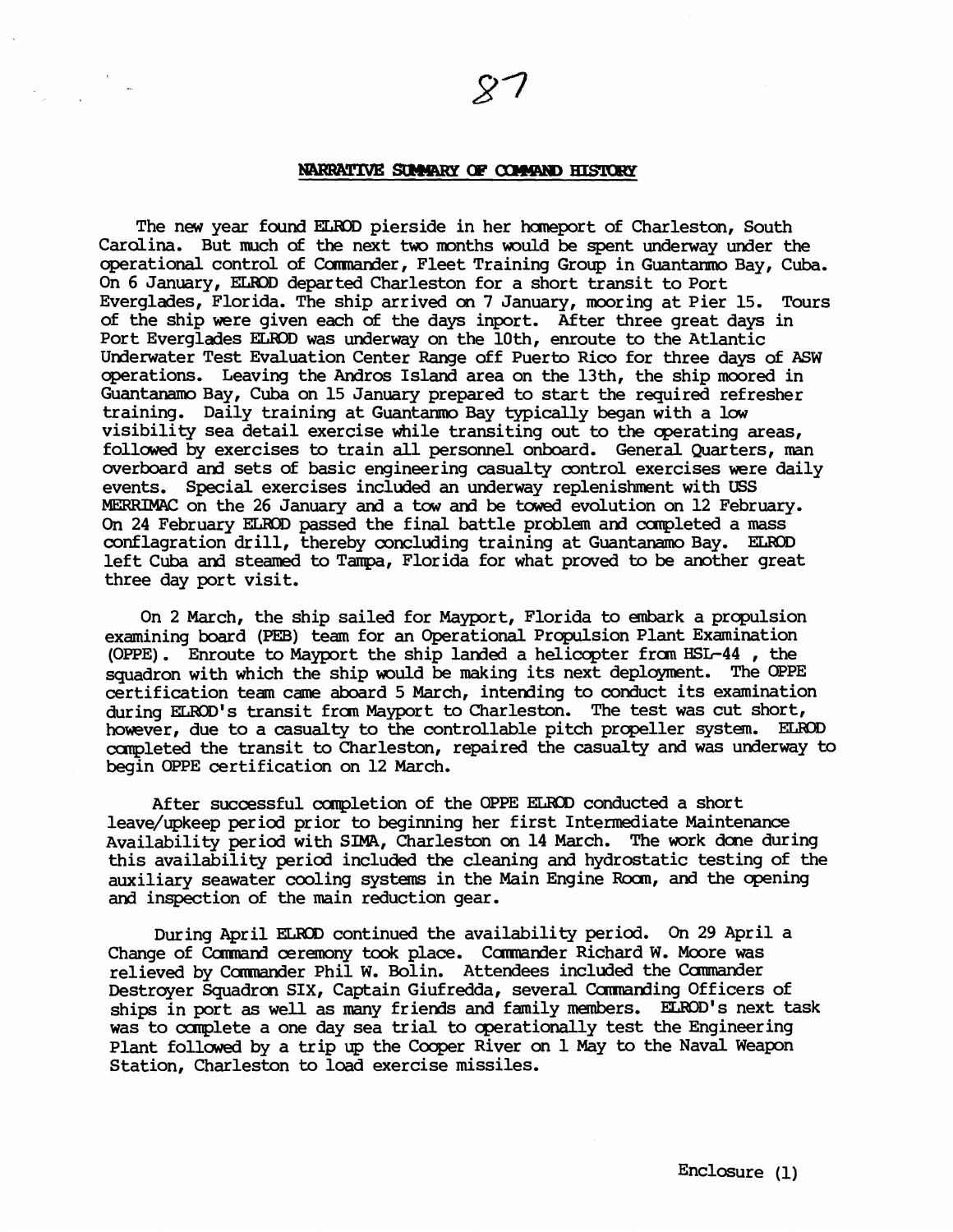On **5** May **EUdDD** left Charleston to begin its participation in **F'UEXEX** 2- 87, in both the basic and advanced phases. In the advanced phase, 2-9 May, USS ELROD and USS YORKTOWN simulated Soviet combatants attacking the Saratoga Battle Group. ELROD and YORKTOWN were successful in avoiding contact by the Battle Group throughout the entire hostilities phase. The basic phase of the **<sup>E</sup>'LEEZEX** was conducted with the ships of the Coral Sea Battle Group, the group with which ELROD was to deploy to the Mediterranean later in the year.

The basic phase began on 11 May 1987 with an opposed breakout from Naval Base, Norfolk, **VA.** The following day the group received a sinulated attack by Air Force B-52's conducting a war at sea strike as the group continued southward toward the Puerto Rican Opareas. ELROD and YORKTOWN were part of an anti-ship missile defense **(ASMD)** firing exercise which included Exocet missile firings by a German Task Force. ELROD's training continued on the Atlantic Fleet Weapons Training Facility range off St. Croix, Virgin Islands. The principal exercises conducted involved the use of the ship's two LAMPS **MK** I11 helicopters in the detection and tracking of subnarines in conjunction with the AN/SQR-19 towed array sonar. Training was concluded with the completion of CNO Project 179-5 which evaluated every oanbat related system onboard ELROD, ensuring the subsystems comprising the Combat Systems suite worked well together. Launching SM-1 missiles, firing the 76IW gun, and conducting over the horizon targeting problems with the LAMPS helicopter and the Harpoon system in an ECM environment fully demonstrated ELROD's combat readiness and system reliability and culmenated a lengthy and successful training period.

ELKXI returned to Charleston to begin a second Intermediate Maintenance Availability in June 1987. Concurrently, a satisfactory diesel inspection was conducted 11 June and a pre-deployment gas turbine readiness review was completed 12 June. On the morning of 22 June ELROD left Charleston to take part in Tailship Proficiency Training **(TPT)** in the Narragansett Bay **Op** areas. A two plane detachment £ran HSL-44 @GT 3) was embarked throughout this period. The overall objective was for  $P-3$  aircraft and the ships involved, **VSS** (XXNC&E (EF 1056), USS VALDEZ (EF 1096), **USS** -0 **(FF** 1093), USS SIMPSON (FFG 56), and USS ELROD (FFG 55), to gain contact on USS TINOSA (SSN 606) and USS BATON ROUGE (SSN 689) and conduct localization and attack simulations. The Tailship Proficiency Training lasted until 26 June and ELKID capleted her transit back to Charleston on the 28 June.

ELROD remained inport Charleston until getting underway on 7 July to<br>bad 76MM ammunition at the Naval Weapons Station in Charleston. On 8 July onload 76MM ammunition at the Naval Weapons Station in Charleston. the ammunition onload was completed and the ship steamed down the Cooper River for dependants day cruise, returning to Pier "N", Charleston Naval Base. On 13 July **ELRID** again was underway on her way to the Puerto Rican operating area for further testing in the CNO Project. Both Magnun 442 and 446 £ran HSL-44 (Detachment 3) were onboard. The transit was ccrnpleted on 16 July, and the ship moored at Pier 3 Naval Station, Roosevelt Roads, Puerto Rico. Other ships present were the USS NAf&JHAL (SSN 671) and the Brazilian frigate **LIBERAL**  (F 43). The CNO Project was a test of the **ASW** ccmnand ad control systems onboard ELROD, the object being to determine how well the SQR-19 TACTAS system and the LAMPS MK III system worked together. ELROD's was tasked to detect, localize and simulate attacks on NARWHAL using airborne and onboard sensors.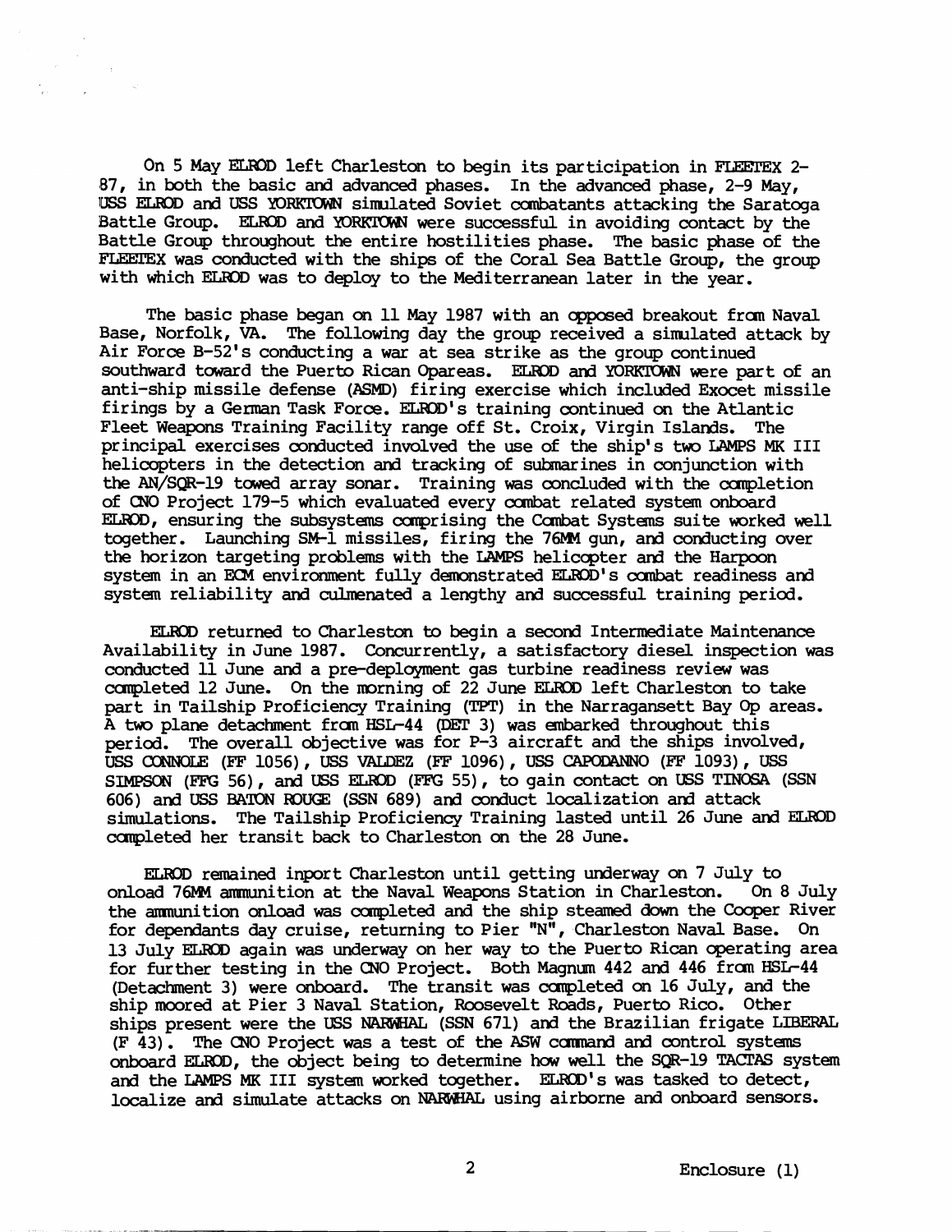Throughout the CNO Project the SQR-19 was constantly streamd **ard** at least one helicopter **was** in the air at all times. **On** 21 July a 76m pre-action calibration fire (PACFIRE) was conducted. On 22 July two SM1 missiles were fired at a drone, destroying the target. ELROD returned to Roosevelt Roads on 22 July, mooring at Pier 3.

On 23 July **ELIlDD** was underway for Norfolk, Virginia. On the transit, 76mn pre-action calibration fires, basic engineering casualty control drills, small arms familiarization action firings and man overboard drills were conducted. On 26 July ELR33 canpleted the transit, mooring outboard **USS** KING (DDG 41) at Pier 5. On 28 July EL&OD entered the drydock **USS** SUSTAIN **(AFDM**  7) for work on the SQ6-56 sonar. Modifications were required since the original installation **and** were ccmpleted. ELKID departed the drydock on 9 August and traveled up Chesapeake Bay to the Naval Weapons Station in Yorktown, Virignia. Ammunition was loaded on 10 August, and ELROD returned to the Naval Station, Norfolk, Virginia mooring at Pier 5.

On 12 August ELROD left Norfolk as a participant in FLEETEX 4-87 under the tactical control of Commander, Carrier Group TWO embarked in USS OORAL SEA **(CV** 43). ELKID received fuel fran **USS** MIL- (AOR 2) on 14 August from the USS SAVANNAH (AOR-4) on 20 August and from USS SEATTLE (AOE 3) on 24 August. Transit from the Cherry Point Operating Area to Charleston began on 26 August, after another **UM(EP** with USS **SEAITLE.** ELHID moored at Naval Station, Charleston, South Carolina at Pier "N" on 28 August, and began a Pre-Overseas Movement (POM) period.

Throughout the **PQM** period an Intermediate Maintenance Availability (IWV) was in progress. All work was completed by 14 September, when the main engines and ship's service diesel generators were started for operational testing during a transit up the Cooper River to the Charleston Naval Weapons Station. A final ammunition loadout prior to deployment was completed and ELROD returned to Pier "Q" at the Naval Station. ELROD began her deployment to the Middle East Force on 22 September under the tactical control of Canmander Destroyer Squadron 36, embarked in USS **RICHMOND** K. TWNER **(CG** 20). The other units in the transit group were USS G?UERY **(FFG** 26) and **USS CARR (FFG** 52). On 25 September the group was refueled by USNS NEOSHO (T-A0 143).

**On** 1October the transit group conducted a brief stop for fuel in the Azores. After refueling, the four ships left the Azores on their way to Palma in the Islas De Mallorca. On 5 October ELROD passed through the Straits of Gibraltar ad joined the Sixth Fleet. ELW3D entered Palma **on** 6 October for seven days of liberty. ELROD was again underway transiting the Mediterranean and anchored in Port Said, Egypt on the evening of 17 October and began transiting the Suez Canal early **on** the morning of 18 October. After the Canal transit, ELROD headed for Djibouti. During the five day transit, ELROD was engaged in a freedom of navigation exercise off the coast of Yemen. After stopping in Djibouti on 24 October for fuel, ELROD proceeded to the Gulf of Oman to rendezvous with USS BARBOUR County (LST 1195), USS ESTEEM (MSO 438) Oman to rendezvous with USS BARBOUR County (LST 1195), USS ESTEEM (MSO 438) and USS FEARLESS (MSO 442), to escort them into the Persian Gulf. The escort group entered the Gulf on 28 October and anchored at Sitrah Anchorage off Bahrain **on** 30 October.

3